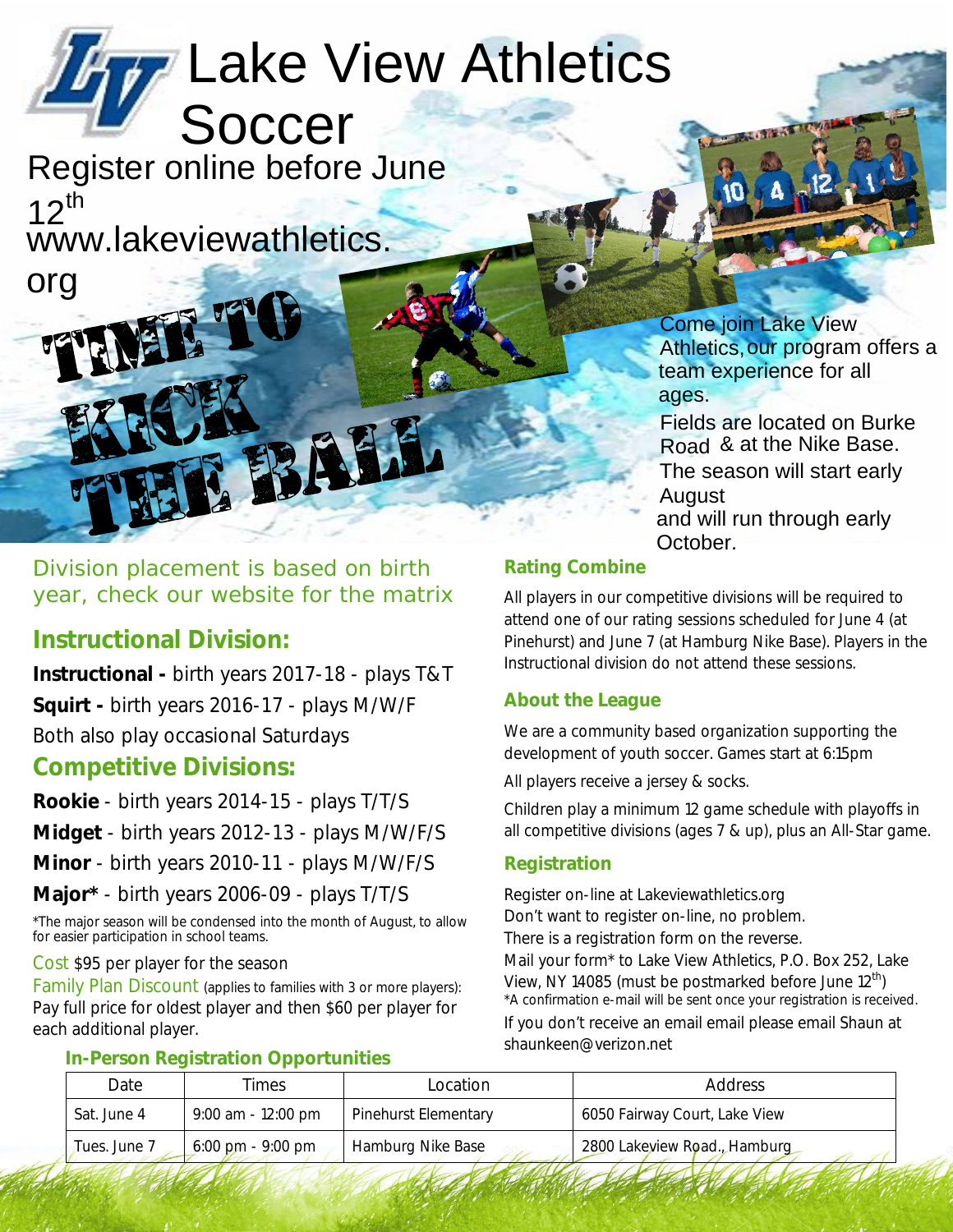# **Lake View Athletics 2022 Soccer**



**Registration**

It's time to register your child for the 2022 Lake View Athletics Soccer season. To register your child, please print legibly and complete all information:

|                                            |                                        |                         |                                                                                                                                                       | PARENT/GUARDIAN:                                                                |                                                                                                                                                                                                                                    |  |
|--------------------------------------------|----------------------------------------|-------------------------|-------------------------------------------------------------------------------------------------------------------------------------------------------|---------------------------------------------------------------------------------|------------------------------------------------------------------------------------------------------------------------------------------------------------------------------------------------------------------------------------|--|
|                                            | <b>First Name</b>                      | Last Name               |                                                                                                                                                       |                                                                                 |                                                                                                                                                                                                                                    |  |
|                                            |                                        |                         |                                                                                                                                                       |                                                                                 |                                                                                                                                                                                                                                    |  |
|                                            |                                        | <b>Street Address</b>   |                                                                                                                                                       | <b>CELL PHONE: CELL PHONE</b><br><b>CELL PHONE COMPANY: CELL PHONE COMPANY:</b> |                                                                                                                                                                                                                                    |  |
|                                            |                                        |                         |                                                                                                                                                       |                                                                                 |                                                                                                                                                                                                                                    |  |
|                                            | City                                   | <b>State</b>            | Zip                                                                                                                                                   |                                                                                 | <b>EMAIL ADDRESS:</b> The contract of the contract of the contract of the contract of the contract of the contract of the contract of the contract of the contract of the contract of the contract of the contract of the contract |  |
|                                            |                                        |                         | <b>BIRTHDATE:</b>                                                                                                                                     |                                                                                 | FRONTIER DISTRICT: YES<br>NO.                                                                                                                                                                                                      |  |
|                                            |                                        |                         |                                                                                                                                                       | Division (Check One Based Upon birth year)                                      |                                                                                                                                                                                                                                    |  |
| Instructional                              |                                        |                         | Competitive                                                                                                                                           |                                                                                 |                                                                                                                                                                                                                                    |  |
|                                            | (Age based on birth year)              |                         | (Age based on birth year)                                                                                                                             |                                                                                 |                                                                                                                                                                                                                                    |  |
|                                            | Instructional (birth year 2017 & 2018) |                         | Rookie (birth year 2014 & 2015)                                                                                                                       |                                                                                 | Minor (birth year 2010 & 2011)                                                                                                                                                                                                     |  |
|                                            | Squirt (birth year 2016 & 2017)        |                         | Midget (birth year 2012 & 2013)                                                                                                                       |                                                                                 | Major (birth year 2006 - 2009)                                                                                                                                                                                                     |  |
|                                            | Years Played: ________________         |                         |                                                                                                                                                       |                                                                                 | Does your son/daughter play travel soccer? (Y/N) Where? Where?                                                                                                                                                                     |  |
|                                            |                                        |                         | <b>Uniform Sizes</b>                                                                                                                                  | (please check one)                                                              |                                                                                                                                                                                                                                    |  |
| Youth                                      |                                        |                         | Adult                                                                                                                                                 |                                                                                 |                                                                                                                                                                                                                                    |  |
|                                            | Small (size 6)                         |                         | Small                                                                                                                                                 |                                                                                 | X-Large                                                                                                                                                                                                                            |  |
|                                            |                                        |                         |                                                                                                                                                       |                                                                                 |                                                                                                                                                                                                                                    |  |
|                                            | Medium (size 8)                        |                         | <b>Medium</b>                                                                                                                                         |                                                                                 | XX-Large                                                                                                                                                                                                                           |  |
|                                            | Large (size 10-12)                     |                         | Large                                                                                                                                                 |                                                                                 |                                                                                                                                                                                                                                    |  |
|                                            |                                        |                         | <b>REGISTRATION FEES</b>                                                                                                                              |                                                                                 |                                                                                                                                                                                                                                    |  |
|                                            |                                        |                         |                                                                                                                                                       |                                                                                 | Total: ________________                                                                                                                                                                                                            |  |
|                                            |                                        | \$95 per player         |                                                                                                                                                       | Please make check payable to<br><b>Lake View Athletics</b>                      | Check #:                                                                                                                                                                                                                           |  |
|                                            |                                        |                         | Family Plan – (applies to families with 3 or more players) - pay full price for the oldest child and then \$50 per player for each additional player. |                                                                                 |                                                                                                                                                                                                                                    |  |
|                                            |                                        |                         | <b>COACH SIGN UP</b>                                                                                                                                  |                                                                                 |                                                                                                                                                                                                                                    |  |
| <b>League Fees</b><br><b>All Divisions</b> | Would you like to coach?               | <b>YES</b><br><b>NO</b> | If yes, which division?                                                                                                                               |                                                                                 |                                                                                                                                                                                                                                    |  |

I give permission for my child, whose name is shown above, to participate in the Lake View Athletics Association Program. If my child is injured and I am not present, I give my permission **to transport him/her by ambulance to the closest medical facility for attention. I also realize that my child participates at his/her own risk and that the Lake View Athletics program**  carries no insurance. I give Lake View Athletics permission to publish my child's photo on their website. I understand that, at anytime, if I wish to revoke this right, I must notify Lake **View Athletics for immediate removal of the picture(s).**

**I attest that I have read and agree to abide by the Lake View Athletics Code of Conduct available on our website.**

Parent/Guardian Signature: